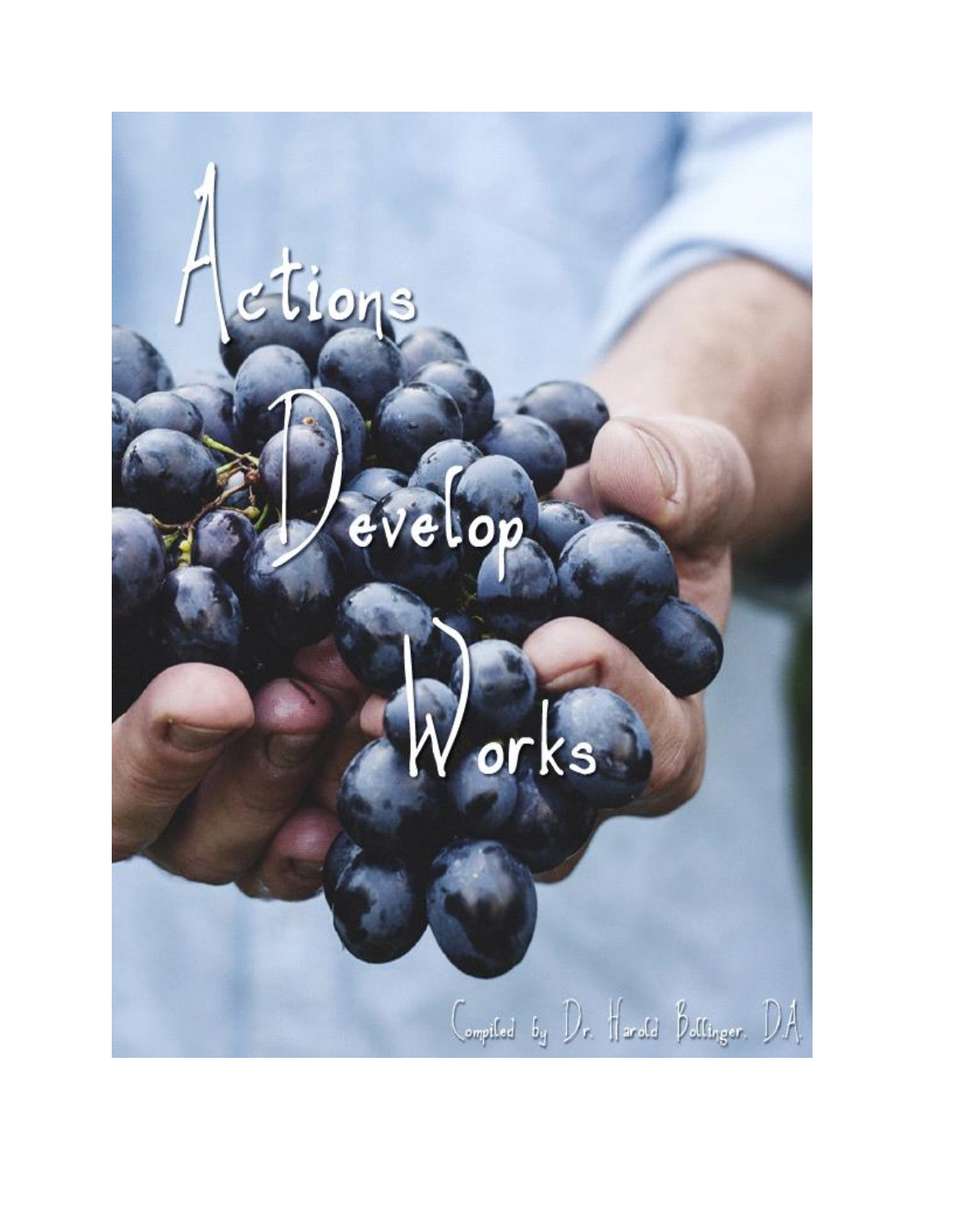# **Table of Contents**

| Forward   |                                            | 3  |
|-----------|--------------------------------------------|----|
| Chapter 1 | Children copy their parent's actions       | 4  |
| Chapter 2 | Balancing prayer with actions              | 7  |
| Chapter 3 | Act on what is right                       | 10 |
| Chapter 4 | Jesus actions prove who he is              | 13 |
| Chapter 5 | Good actions don't always reflect attitude | 17 |
| Chapter 6 | Actions must be consistent with attitude   | 20 |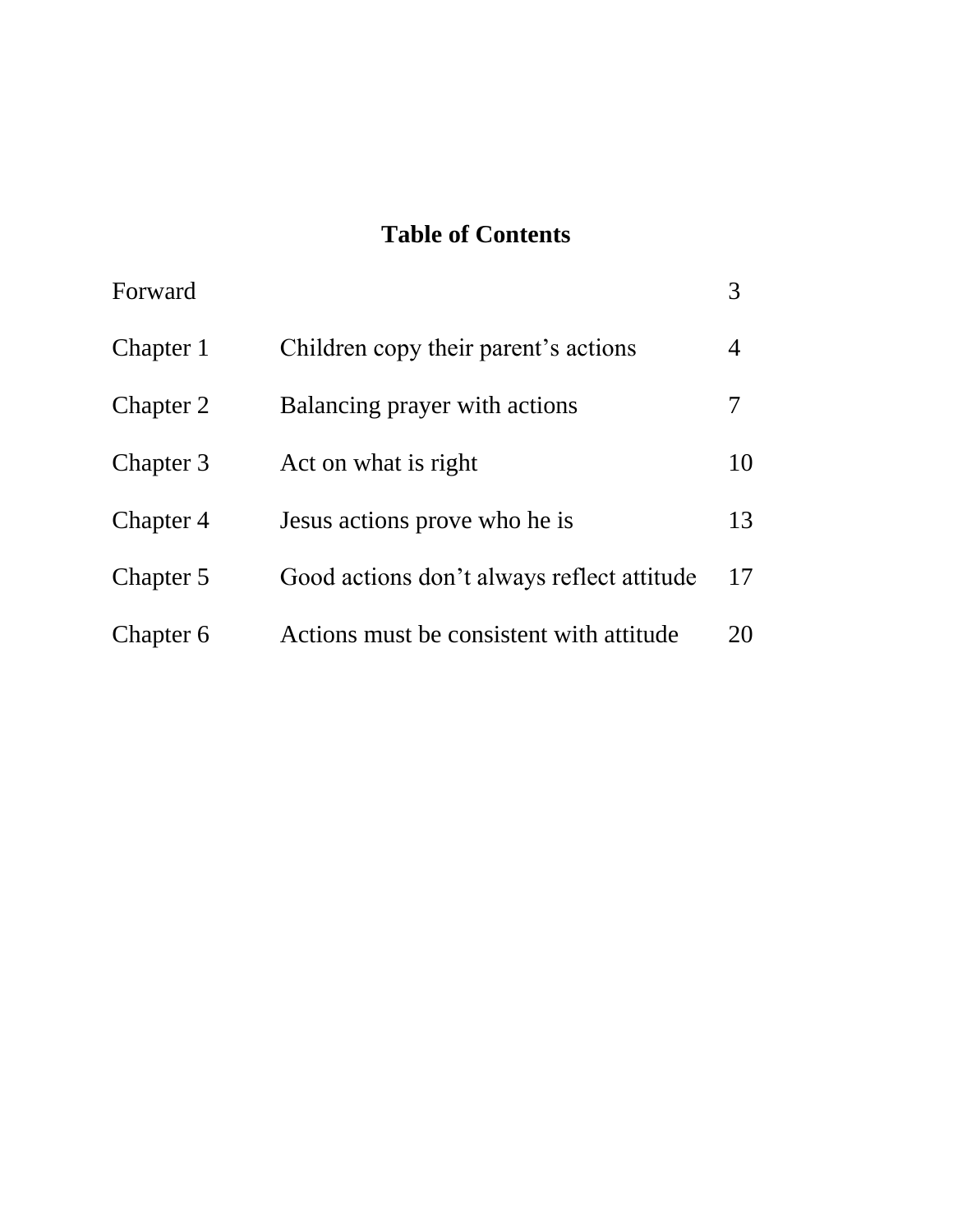#### **Forward**

God will separate his obedient followers from pretenders and unbelievers. The real evidence of our belief is the way we act. To treat all persons we encounter as if they are Jesus is no easy task.

What we do for others demonstrates what we really think about Jesus' words to us—feed the hungry, give the homeless a place to stay look after the sick. How well do your actions separate you from pretenders and unbelievers?

Jesus used sheep and goats to picture the division between believers and unbelievers. Sheep and goats often grazed together but were separated when it came time to shear the sheep. Ezekiel 34:17-24 also refers to the separation of sheep and goats.

When someone claims to have faith, what he or she may have is intellectual assent—agreement with a set of Christian teachings—and as such it would be incomplete faith. True faith transforms our conduct as well as our thoughts. If our lives remain unchanged, we don't truly believe the truths we claim to believe.

We cannot earn our salvation by serving and obeying God. But such actions show that our commitment to God is real. Deeds of loving service are not a substitute for, but rather a verification of, our faith in Christ.

While it is true that our good deeds can never earn salvation, true faith always results in a changed life and good deeds. Paul speaks against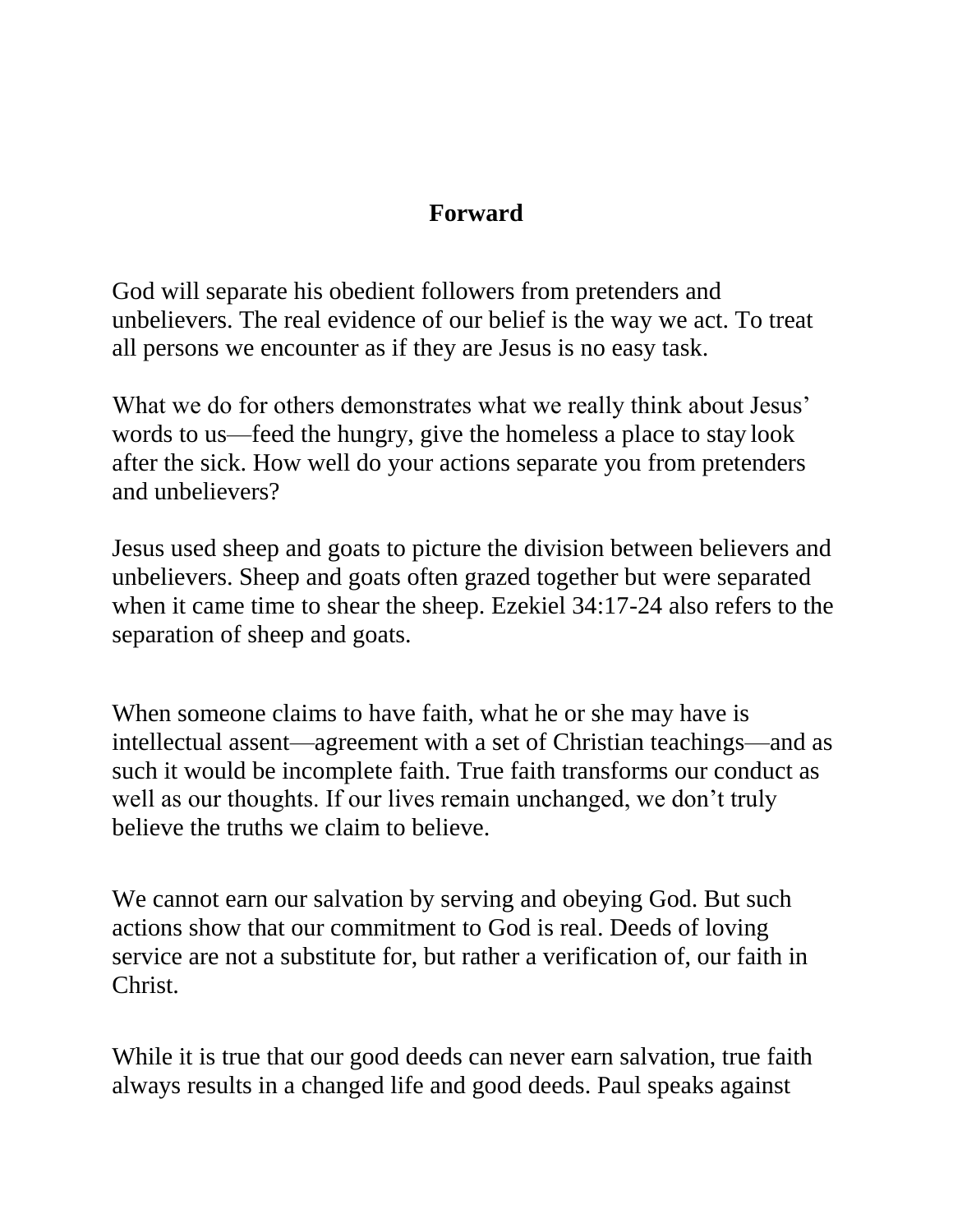those who try to be saved by deeds instead of true faith; True faith involves a commitment of your whole self to God.

# **Chapter 1**



# **Children copy their parent's actions.**

### **Genesis 26:7-11**

And when the men there asked him about Rebekah, he said, "She is my sister." He was afraid to admit that she was his wife. He thought they would kill him to get her, because she was very beautiful.

But some time later, Abimelech, king of the Philistines, looked out a window and saw Isaac fondling Rebekah.

Abimelech called for Isaac and exclaimed, "She is obviously your wife! Why did you say she was your sister?"

"Because I was afraid someone would kill me to get her from me," Isaac replied.

"How could you treat us this way!" Abimelech exclaimed. "Someone might have taken your wife and slept with her, and you would have made us guilty of great sin." Then Abimelech made a public proclamation: "Anyone who harms this man or his wife will die!"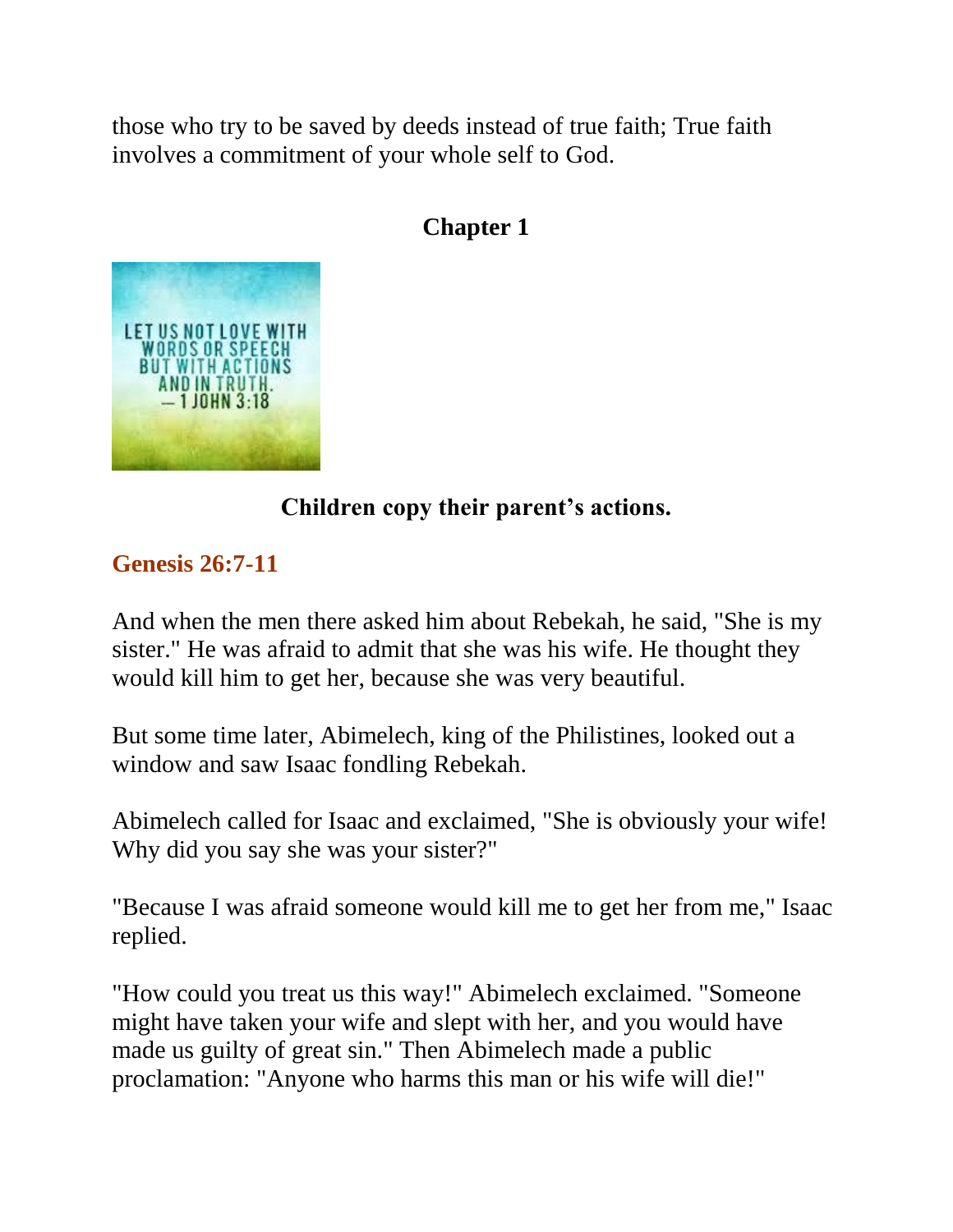### **True repentance is revealed by our actions.**

#### **Exodus 9:27-34**

Then Pharaoh urgently sent for Moses and Aaron. "I finally admit my fault," he confessed. "The Lord is right, and my people and I are wrong. Please beg the Lord to end this terrifying thunder and hail. I will let you go at once."

"All right," Moses replied. "As soon as I leave the city, I will lift my hands and pray to the Lord. Then the thunder and hail will stop. This will prove to you that the earth belongs to the Lord.

But as for you and your officials, I know that you still do not fear the Lord God as you should."

All the flax and barley were destroyed because the barley was ripe and the flax was in bloom. But the wheat and the spelt were not destroyed because they had not yet sprouted from the ground.

So Moses left Pharaoh and went out of the city. As he lifted his hands to the Lord, all at once the thunder and hail stopped, and the downpour ceased. When Pharaoh saw this, he and his officials sinned yet again by stubbornly refusing to do as they had promised.

After promising to let the Hebrews go, Pharaoh immediately broke his promise and brought even more trouble upon the land. His actions reveal that his repentance was not real. We do damage to ourselves and to others if we pretend to change but don't mean it.

# **What marks you as a follower of God?**

### **Exodus 13:6-9**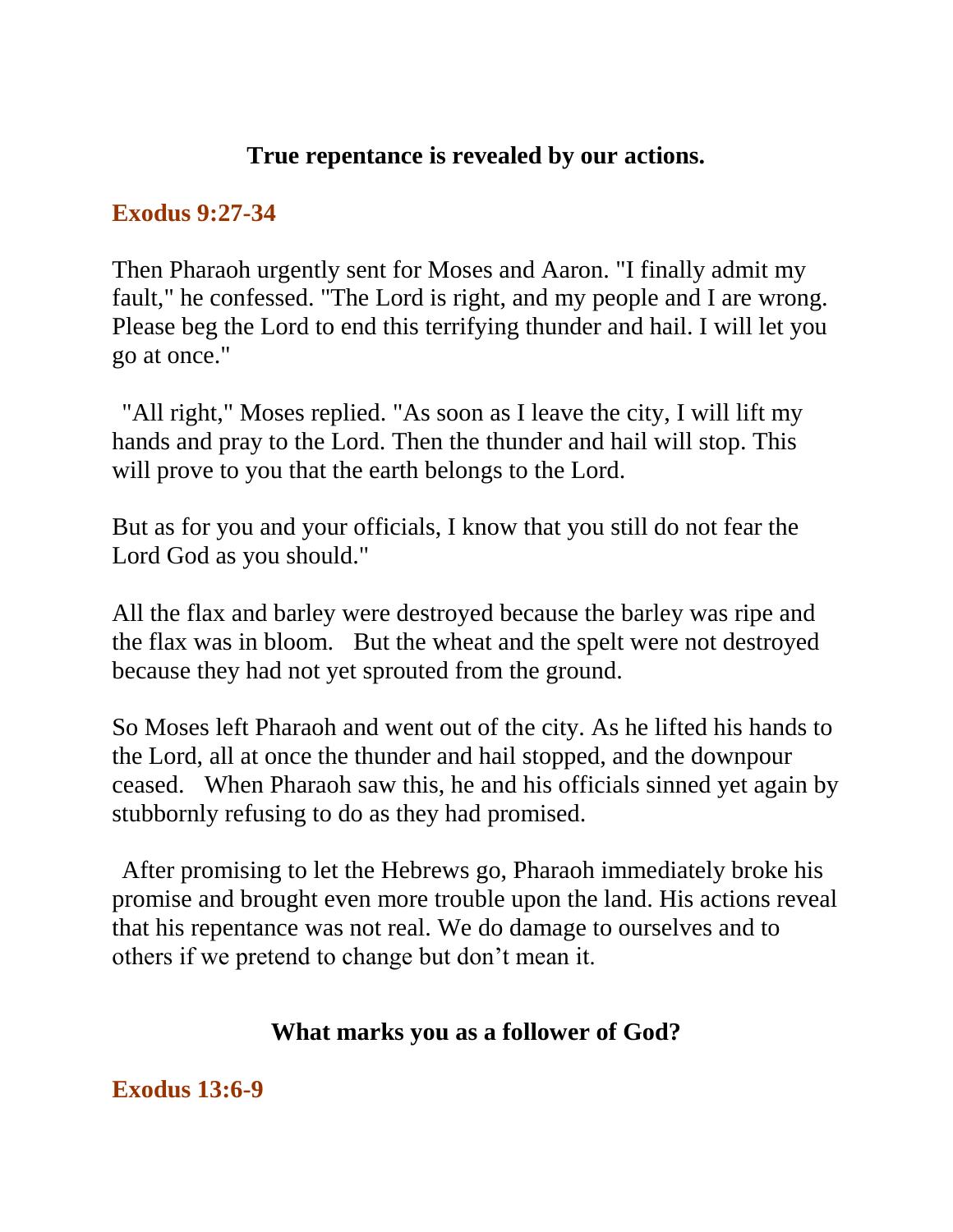For seven days you will eat only bread without yeast. Then on the seventh day, you will celebrate a great feast to the Lord.

Eat only bread without yeast during those seven days. In fact, there must be no yeast in your homes or anywhere within the borders of your land during this time.

"During these festival days each year, you must explain to your children why you are celebrating. Say to them, 'This is a celebration of what the Lord did for us when we left Egypt.' [9] This annual festival will be a visible reminder to you, like a mark branded on your hands or your forehead. Let it remind you always to keep the Lord's instructions in your minds and on your lips. After all, it was the Lord who rescued you from Egypt with great power.

The Feast of Unleavened Bread marked the Hebrews as a unique people—as though they were branded on their hands and foreheads. What do you do that marks you as a follower of God? The way you raise your children, demonstrate love for others, show concern for the poor, and live in devotion to God—these actions will leave visible marks for all to see. While national groups are marked by customs and traditions, Christians are marked by loving one another (John 13:34-35).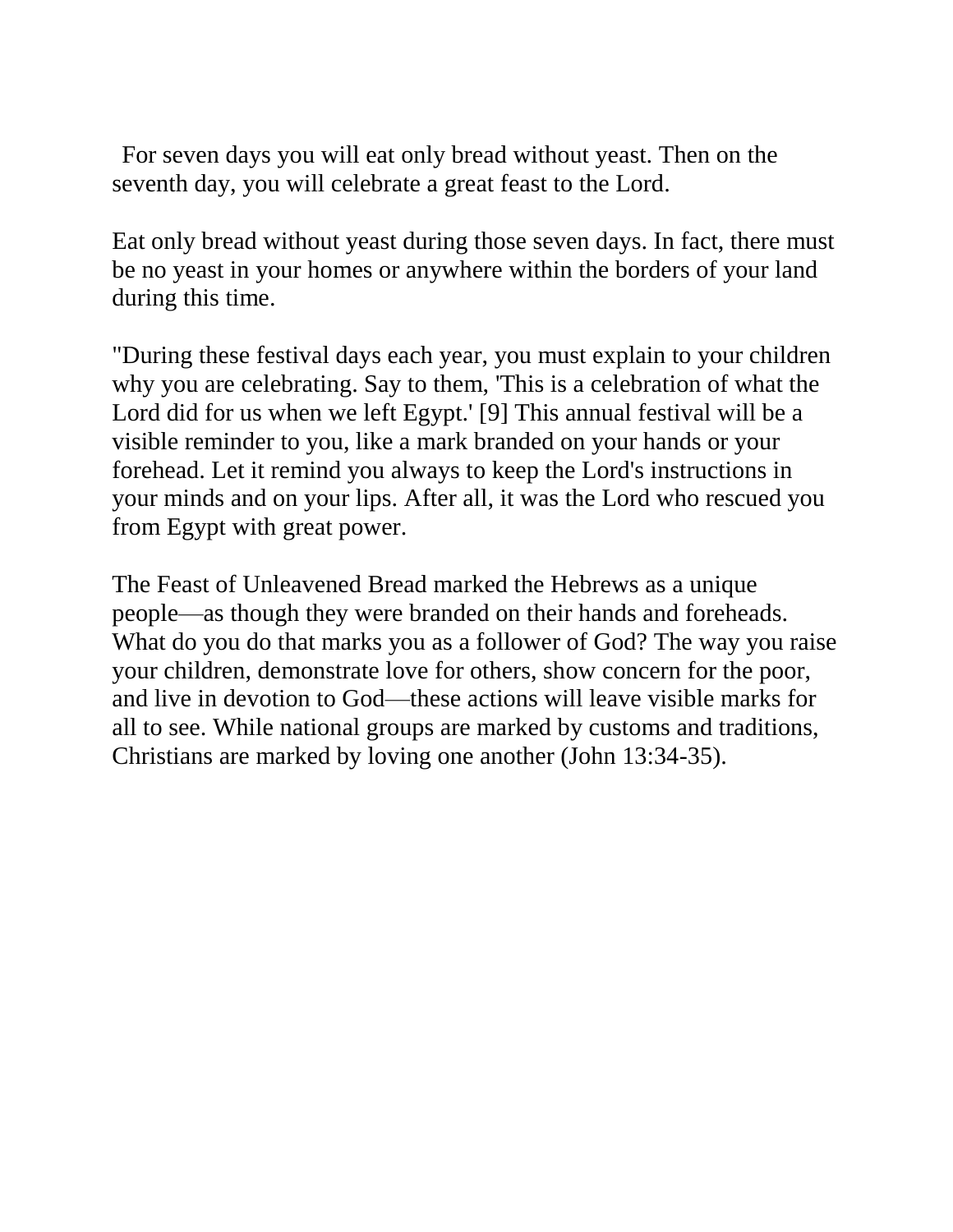### **Chapter 2**



### **Balancing prayer with action.**

### **Exodus 14:15**

Then the Lord said to Moses, "Why are you crying out to me? Tell the people to get moving!

The Lord told Moses to stop praying and get moving! Prayer must have a vital place in our lives, but there is also a place for action.

Sometimes we know what to do, but we pray for more guidance as an excuse to postpone doing it. If we know what we should do, then it is time to get moving.

#### **Think before you act.**

### **Exodus 21:1**

"Here are some other instructions you must present to Israel:

These laws were given because everything we do has consequences. It is vital to think before acting, to consider the effects of our choices. Think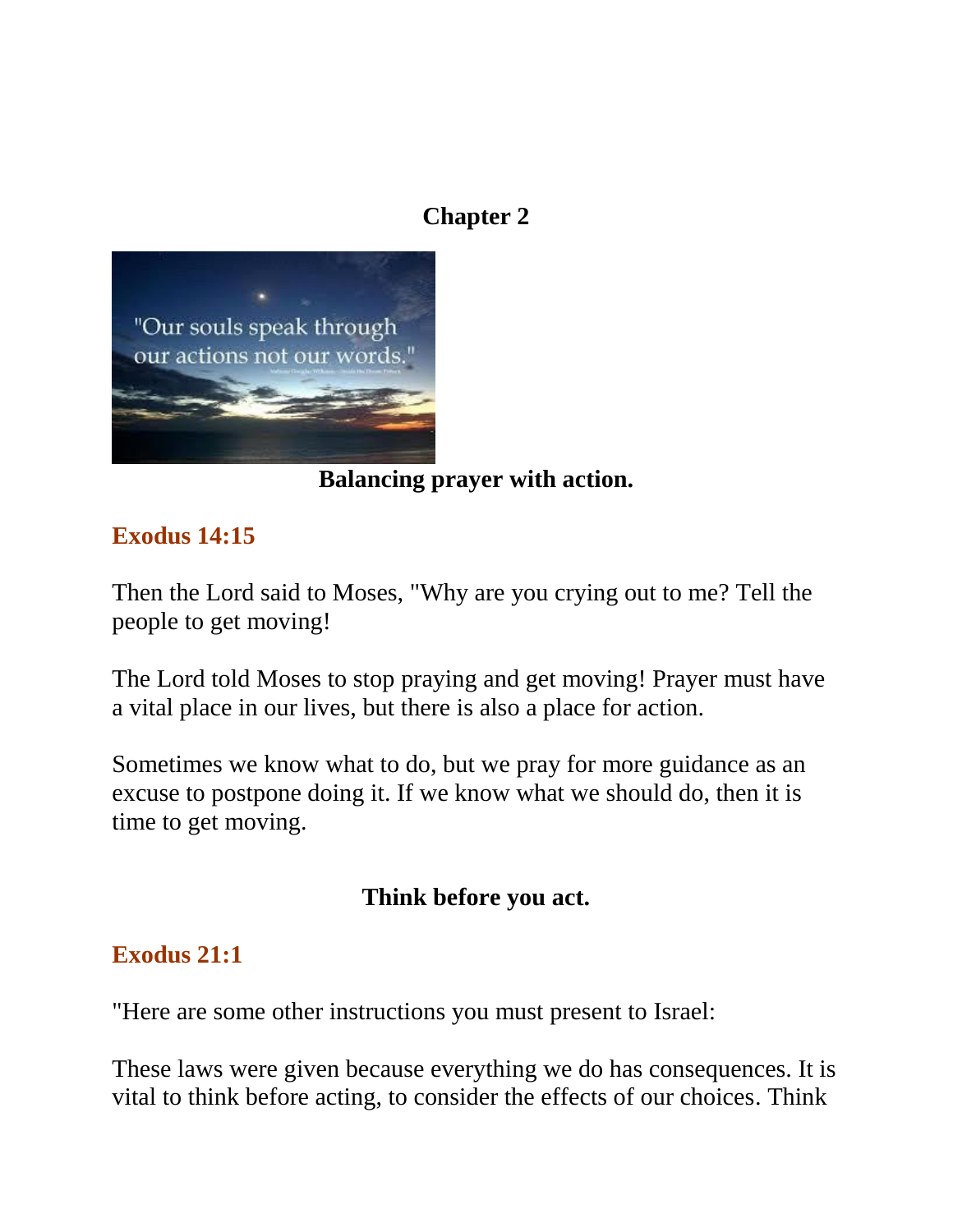of your plans for today and consider what their long-range results will be. As we deal with others, we should keep the principles of these laws in mind. We should act responsibly and justly with all people—friends and enemies alike.

# **Complaining versus acting on problems**

# **1 Samuel 7:2-3**

The Ark remained in Kiriath-jearim for a long time—twenty years in all. During that time, all Israel mourned because it seemed that the Lord had abandoned them.

Then Samuel said to all the people of Israel, "If you are really serious about wanting to return to the Lord, get rid of your foreign gods and your images of Ashtoreth. Determine to obey only the Lord; then he will rescue you from the Philistines."

Israel mourned and sorrow gripped the nation for 20 years. The ark was put away like an unwanted box in an attic, and it seemed as if the Lord had abandoned his people.

Samuel, now a grown man, roused them to action by saying that if they were truly sorry, they should do something about it.

How easy it is for us to complain about our problems, even to God, while we refuse to act, change, and do what he requires. We don't even take the advice he has already given us. Do you ever feel as if God has abandoned you? Check to see if there is anything he has already told you to do. You may not receive new guidance from God until you have acted on his previous directions.

Samuel urged the Israelites to get rid of their foreign gods. Idols today are much more subtle than gods of wood and stone, but they are just as dangerous. Whatever holds first place in our lives or controls us is our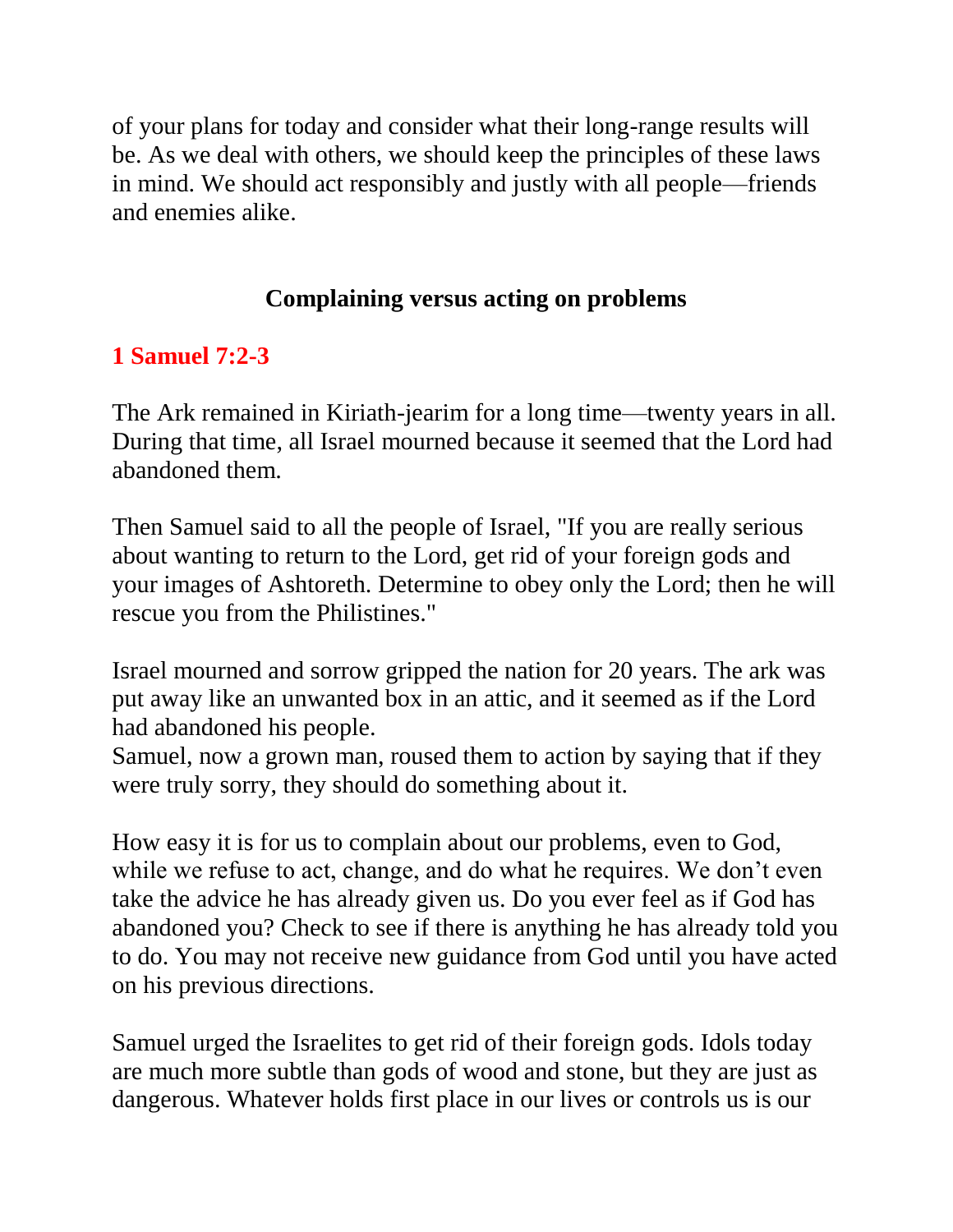god.

Money, success, material goods, pride, or anything else can be an idol if it takes the place of God in our lives. The Lord alone is worthy of our service and worship, and we must let nothing rival him. If we have "foreign gods," we need to ask God to help us dethrone them, making the true God our first priority.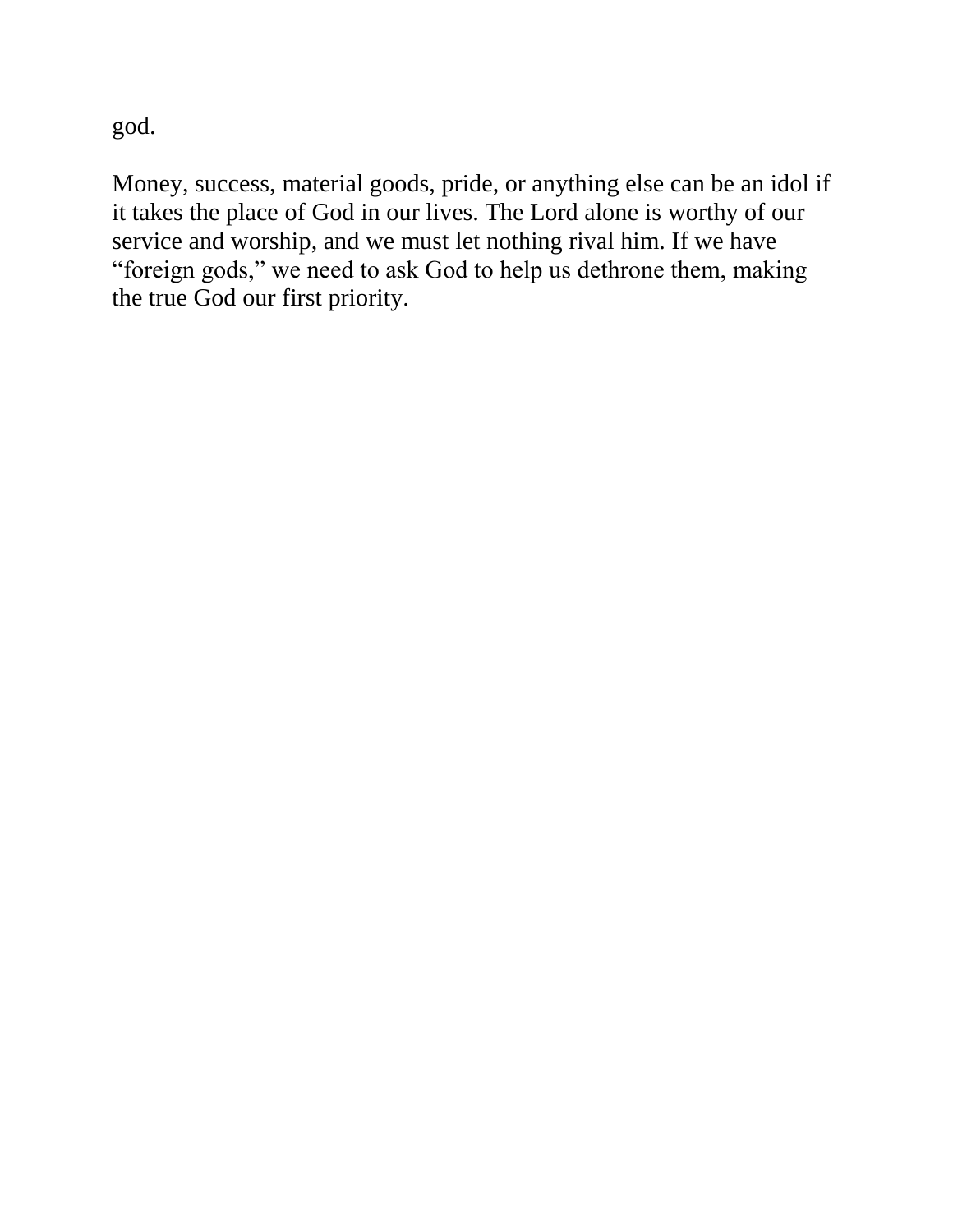# **Chapter 3**



**Act on what's right.**

1 Kings 1:11-14

Then Nathan the prophet went to Bathsheba, Solomon's mother, and asked her, "Did you realize that Haggith's son, Adonijah, has made himself king and that our lord David doesn't even know about it?

If you want to save your own life and the life of your son Solomon, follow my counsel. Go at once to King David and say to him, 'My lord, didn't you promise me that my son Solomon would be the next king and would sit upon your throne?

Then why has Adonijah become king?' And while you are still talking with him, I will come and confirm everything you have said."

When Nathan learned of Adonijah's conspiracy, he immediately tried to stop it. He was a man of both faith and action. He knew that Solomon should rightly be king, and he moved quickly when he saw someone else trying to take the throne.

We often know what is right but don't act on it. Perhaps we don't want to get involved, or maybe we are fearful or lazy. Don't stop with prayer, good intentions, or angry feelings. Take the action needed to correct the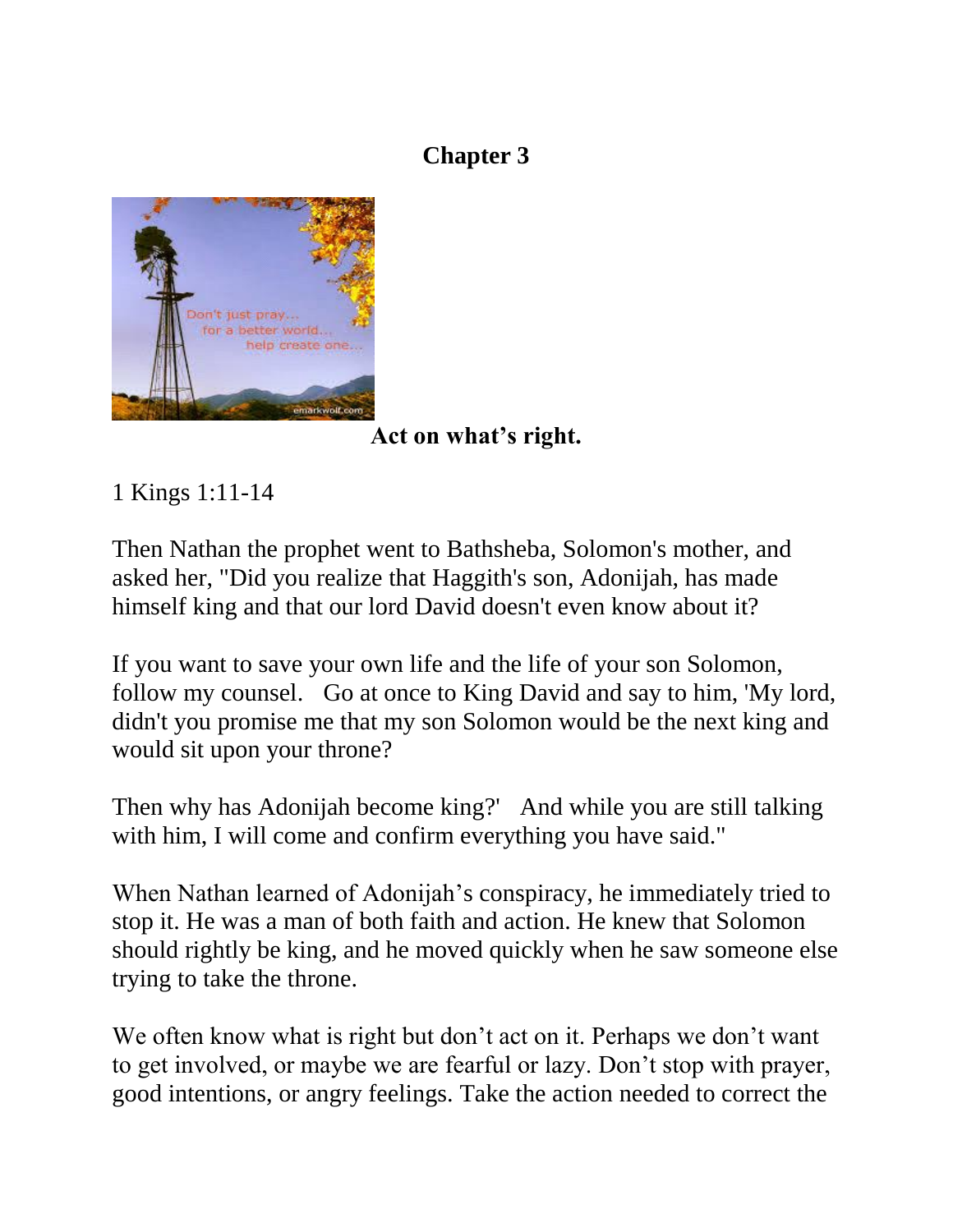situation

### **When we must take decisive action**

### **Esther 4:13-14**

Mordecai sent back this reply to Esther: "Don't think for a moment that you will escape there in the palace when all other Jews are killed.

If you keep quiet at a time like this, deliverance for the Jews will arise from some other place, but you and your relatives will die. What's more, who can say but that you have been elevated to the palace for just such a time as this?"

Although Esther was the queen and shared some of the king's power and wealth, she still needed God's protection and wisdom. No one is secure in his or her own strength in any political system. It is foolish to believe that wealth or position can make us impervious to danger. Deliverance only comes from God.

After the decree to kill the Jews was given, Mordecai and Esther could have despaired, decided to save only themselves, or just waited for God's intervention.

Instead, they saw that God had placed them in their positions for a purpose, so they seized the moment and acted. When it is within our reach to save others, we must do so.

In a life-threatening situation, don't withdraw, behave selfishly, wallow in despair, or wait for God to fix everything. Instead, ask God for his direction, and *act!* God may have placed you where you are "for such a time as this."

God is not specifically mentioned in the book of Esther, but it is obvious that Mordecai expected God to deliver his people.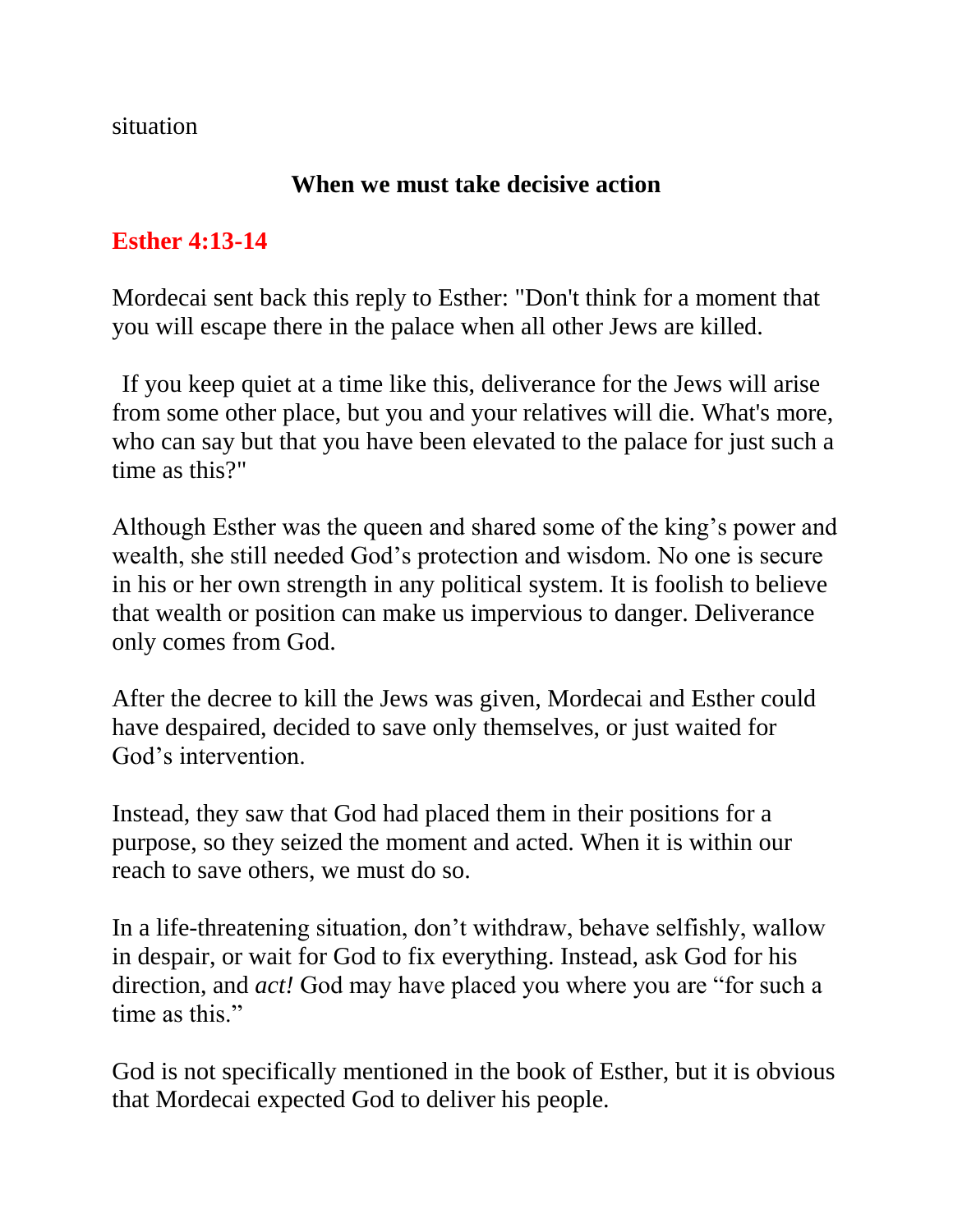While the book of Esther does not mention God directly, his presence fills the pages. Esther and Mordecai believed in God's care, and because they acted at the right time, God used them to save his people.

### **God doesn't act through those unwilling to act for him.**

## **Esther 4:17-5:1**

So Mordecai went away and did as Esther told him.

Three days later, Esther put on her royal robes and entered the inner court of the palace, just across from the king's hall. The king was sitting on his royal throne, facing the entrance.

God was in control, yet Mordecai and Esther had to act. We cannot understand how both can be true at the same time, and yet they are.

God chooses to work through those *willing* to act for him. We should pray as if all depended on God and act as if all depended on us. We should avoid two extremes: doing nothing, and feeling that we must do everything.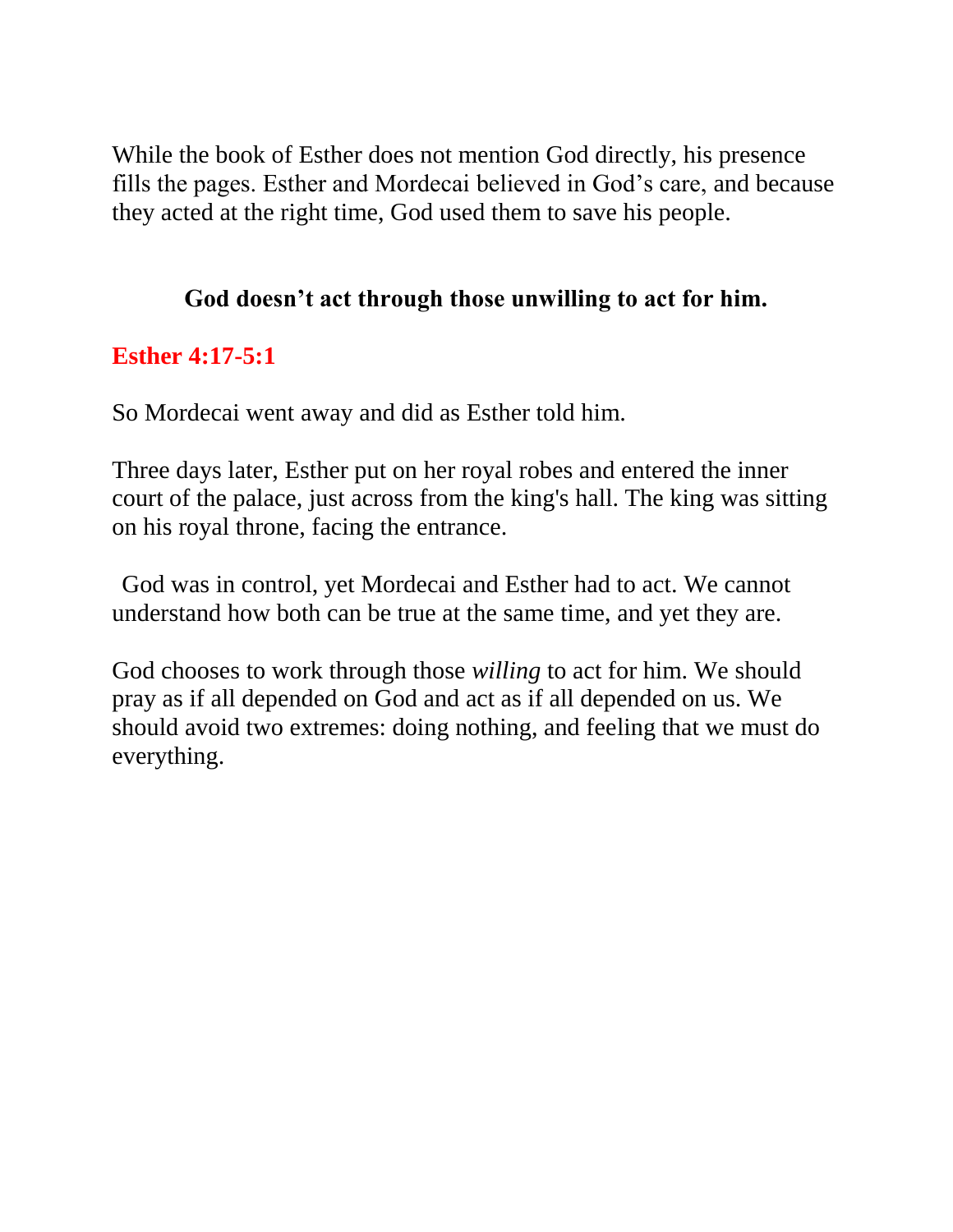## Chapter 4



**Jesus' actions proved who he is.**

# **Mark 1:1**

Here begins the Good News about Jesus the Messiah, the Son of God.

When you experience the excitement of a big event, you naturally want to tell someone. Telling the story can bring back that original thrill as you relive the experience.

Reading Mark's first words, you can sense his excitement. Picture yourself in the crowd as Jesus heals and teaches. Imagine yourself as one of the disciples. Respond to his words of love and encouragement. And remember that Jesus came for us who live today as well as for those who lived 2,000 years ago.

Mark was not one of the 12 disciples of Jesus, but he probably knew Jesus personally.

Mark wrote his Gospel in the form of a fast-paced story, like a popular novel.

The book portrays Jesus as a man who backed up his words with action that constantly proved who he is—the Son of God. Because Mark wrote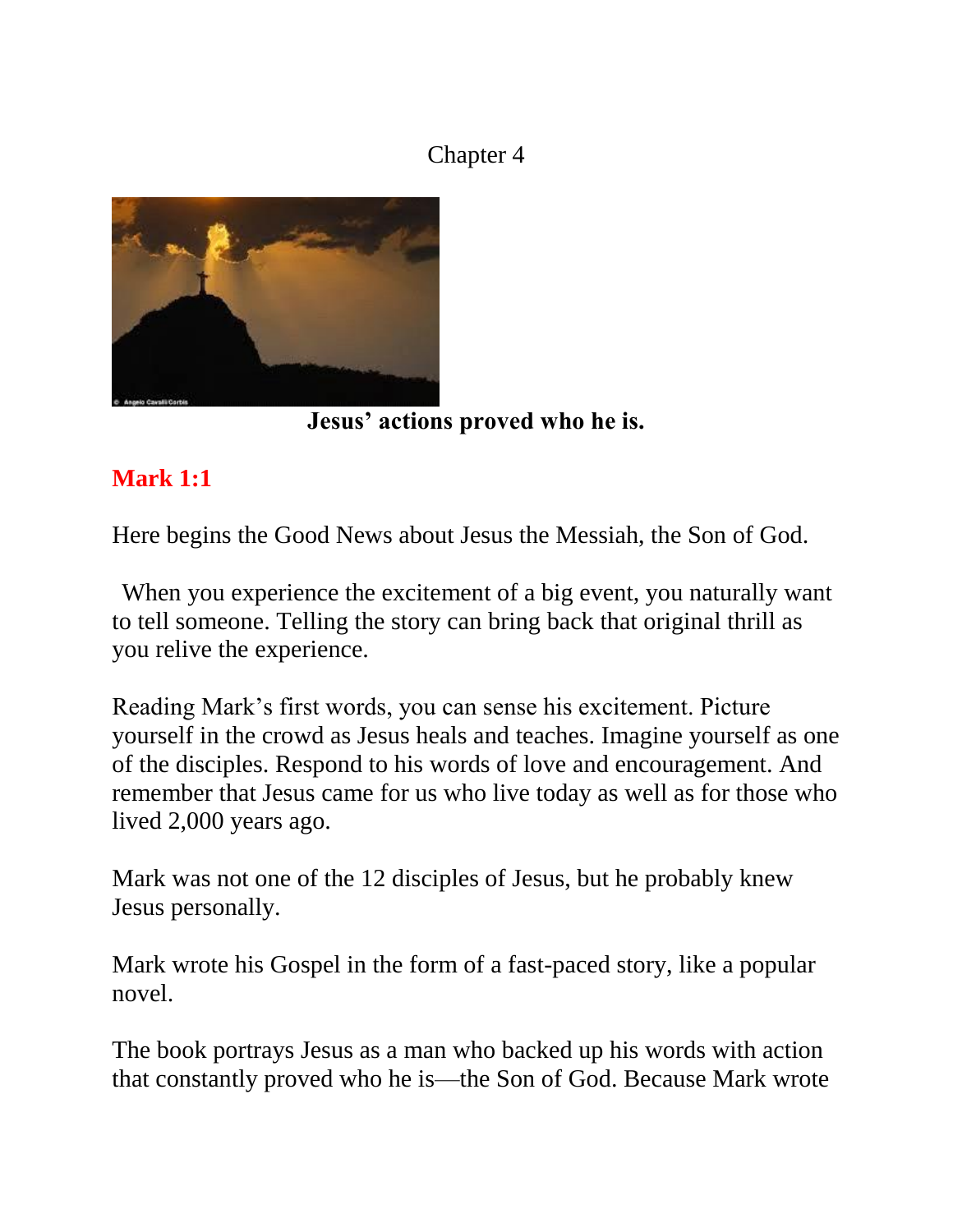the Gospel for Christians in Rome, where many gods were worshiped, he wanted his readers to know that Jesus is *the one true* Son of God.

# **True faith results in actions**

## **Luke 3:8-9**

Prove by the way you live that you have really turned from your sins and turned to God. Don't just say, 'We're safe—we're the descendants of Abraham.' That proves nothing.

God can change these stones here into children of Abraham.

Even now the ax of God's judgment is poised, ready to sever your roots. Yes, every tree that does not produce good fruit will be chopped down and thrown into the fire."

Many of John's hearers were shocked when he said that being Abraham's descendants was not enough for God.

The religious leaders relied more on their family lines than on their faith for their standing with God.

For them, religion was inherited. But a personal relationship with God is not handed down from parents to children. Everyone has to commit to it on his or her own.

Don't rely on someone else's faith for your salvation. Put your own faith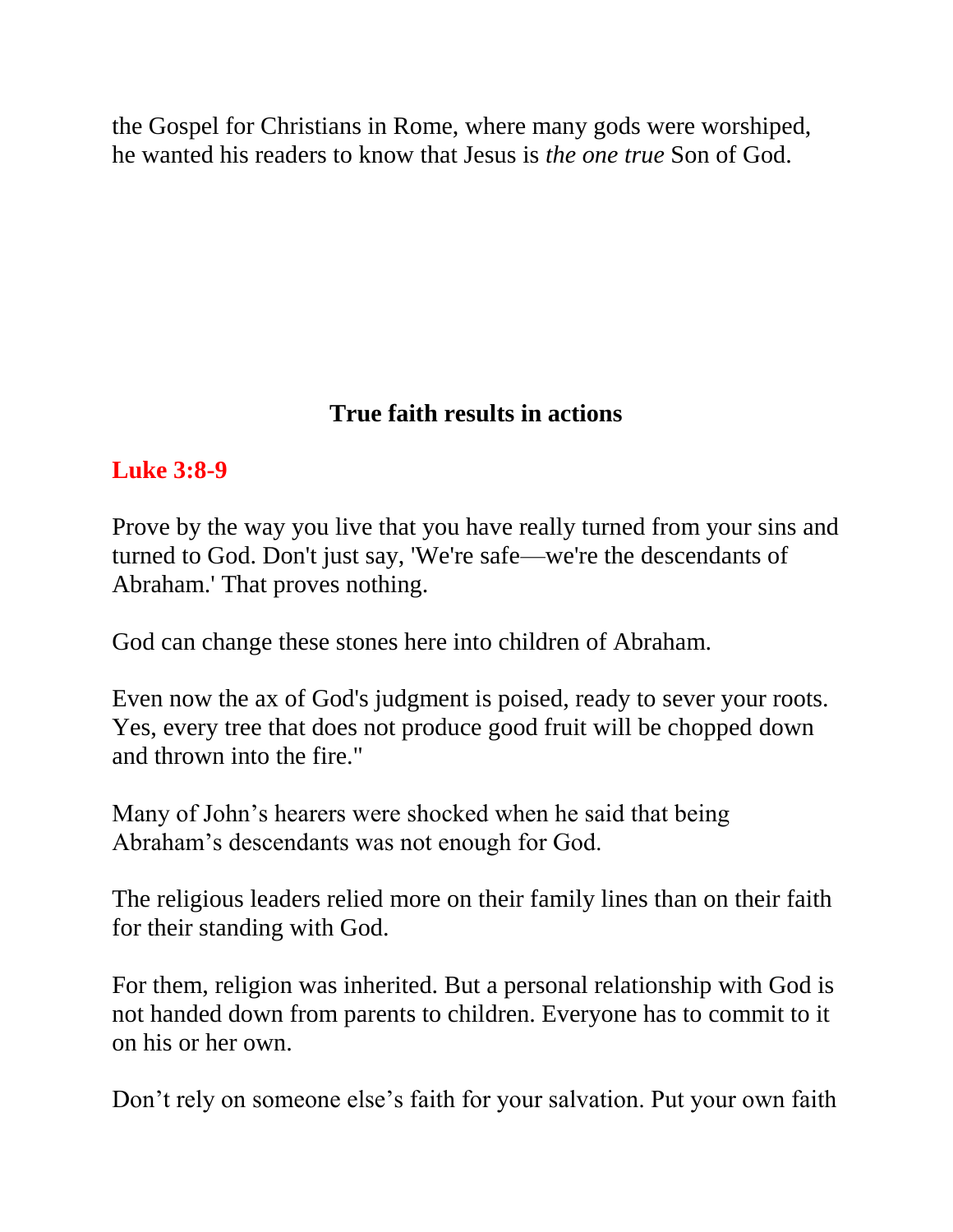in Jesus, and then exercise it every day.

Confession of sins and a changed life are inseparable. Faith without deeds is dead.

Jesus' harshest words were to the respectable religious leaders who lacked the desire for real change. They wanted to be known as religious authorities, but they didn't want to change their hearts and minds. Thus their lives were unproductive. Repentance must be tied to action, or it isn't real. Following Jesus means more than saying the right words; it means acting on what he says.

## **Do your actions back up your words?**

### **Matthew 3:8**

Prove by the way you live that you have really turned from your sins and turned to God.

John the Baptist called people to more than words or ritual; he told them to change their behavior. "Produce fruit in keeping with repentance" means that God looks beyond our words and religious activities to see if our conduct backs up what we say, and he judges our words by the actions that accompany them. Do your actions match your words?

#### **Matthew 21:30**

Then the father told the other son, 'You go,' and he said, 'Yes, sir, I will.' But he didn't go.

The son who said he would obey and then didn't represented the nation of Israel in Jesus' day. They said they wanted to do God's will, but they constantly disobeyed. They were phony, just going through the motions.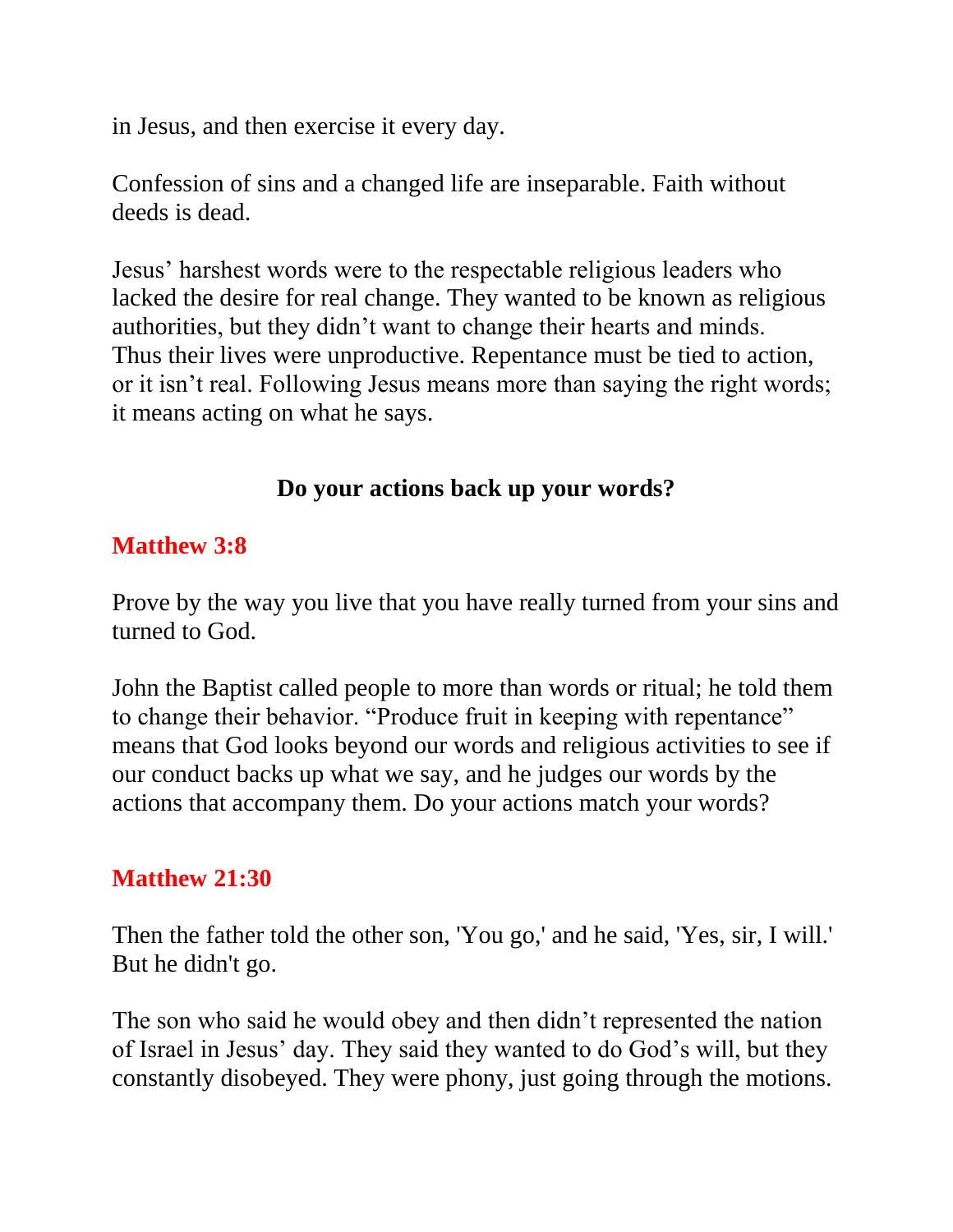It is dangerous to pretend to obey God when our hearts are far from him because God knows our true intentions. Our actions must match our words.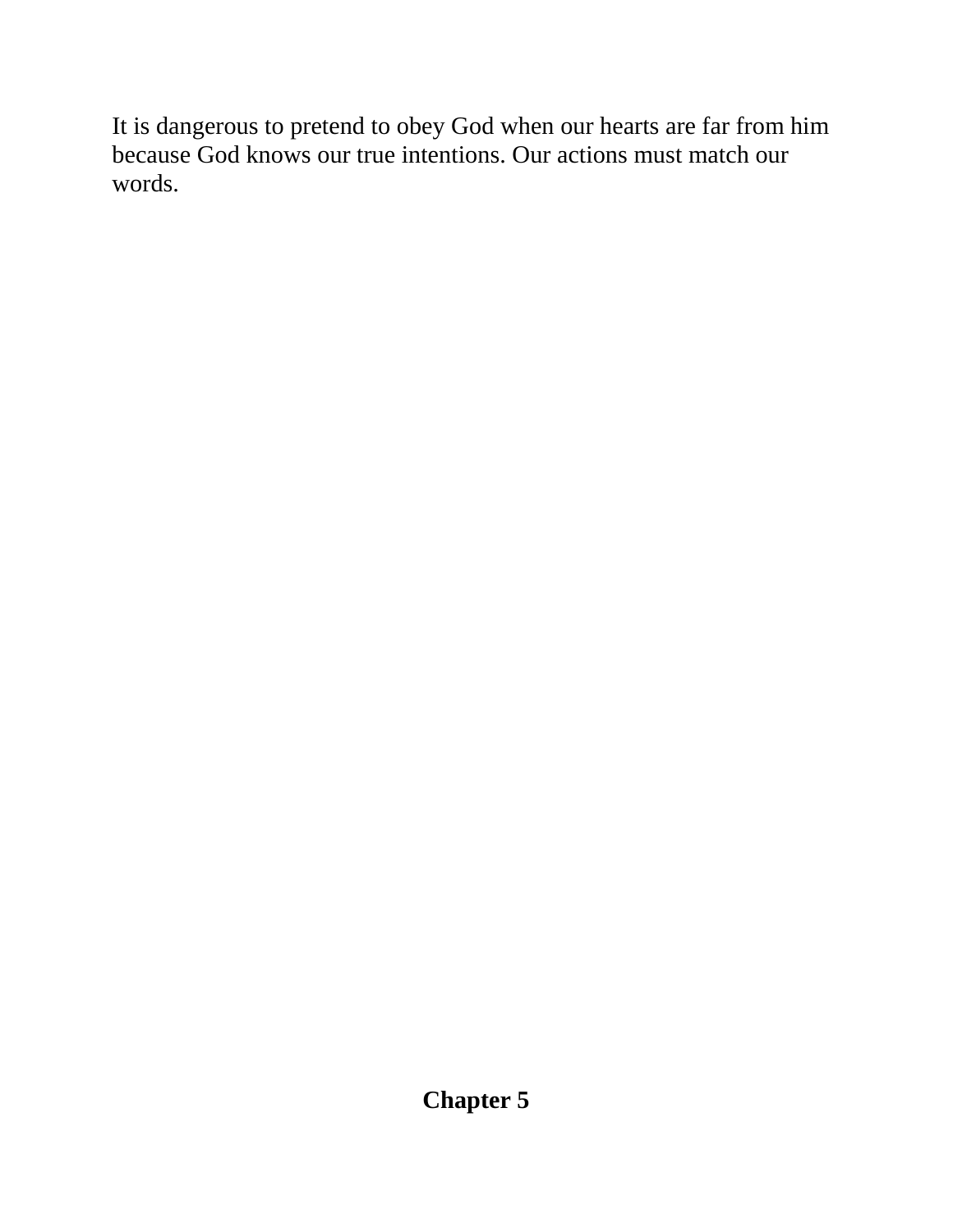

# **Actions don't always reflect good attitudes.**

# **Matthew 20:20**

Then the mother of James and John, the sons of Zebedee, came to Jesus with her sons. She knelt respectfully to ask a favor.

Some of those in the crowd were experts at telling others what to do, but they missed the central point of God's laws themselves.

Jesus made it clear, however, that obeying God's law is more important than explaining it. It's much easier to study God's laws and tell others to obey them than to put them into practice. How are you doing at obeying God *yourself?*

The Pharisees were exacting and scrupulous in their attempts to follow their laws. So how could Jesus reasonably call us to a greater righteousness than theirs?

The Pharisees' weakness was that they were content to obey the laws outwardly without allowing God to change their hearts (or attitudes). Jesus was saying, therefore, that the *quality* of our goodness should be greater than that of the Pharisees.

They looked pious, but they were far from the kingdom of God. God judges our hearts as well as our deeds, for it is in the heart that our real allegiance lays. Be just as concerned about your attitudes that people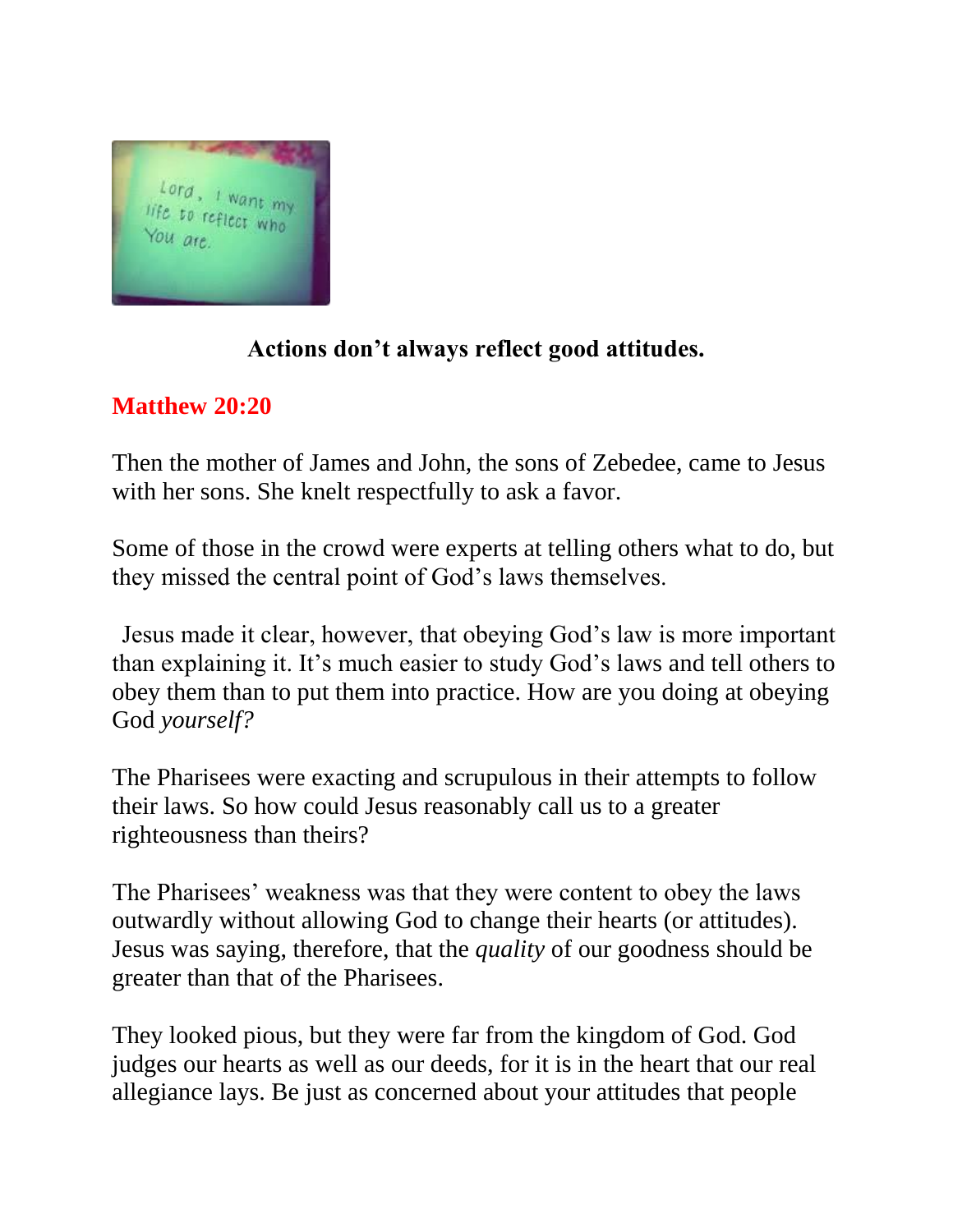don't see as about your actions that are seen by all.

Jesus was saying that his listeners needed a different kind of righteousness altogether (love and obedience), not just a more intense version of the Pharisees' righteousness (legal compliance).

Our righteousness must:

- (1) Come from what God does in us, not what we can do by ourselves,
- (2) Be God-centered, not self-centered,
- (3) Be based on reverence for God, not approval from people, and
- (4) Go beyond keeping the law to living by the principles behind the law.

### **You will be treated as you treat others.**

Luke 6:37-38

"Stop judging others, and you will not be judged. Stop criticizing others, or it will all come back on you.

If you forgive others, you will be forgiven.

If you give, you will receive. Your gift will return to you in full measure, pressed down, shaken together to make room for more, and running over.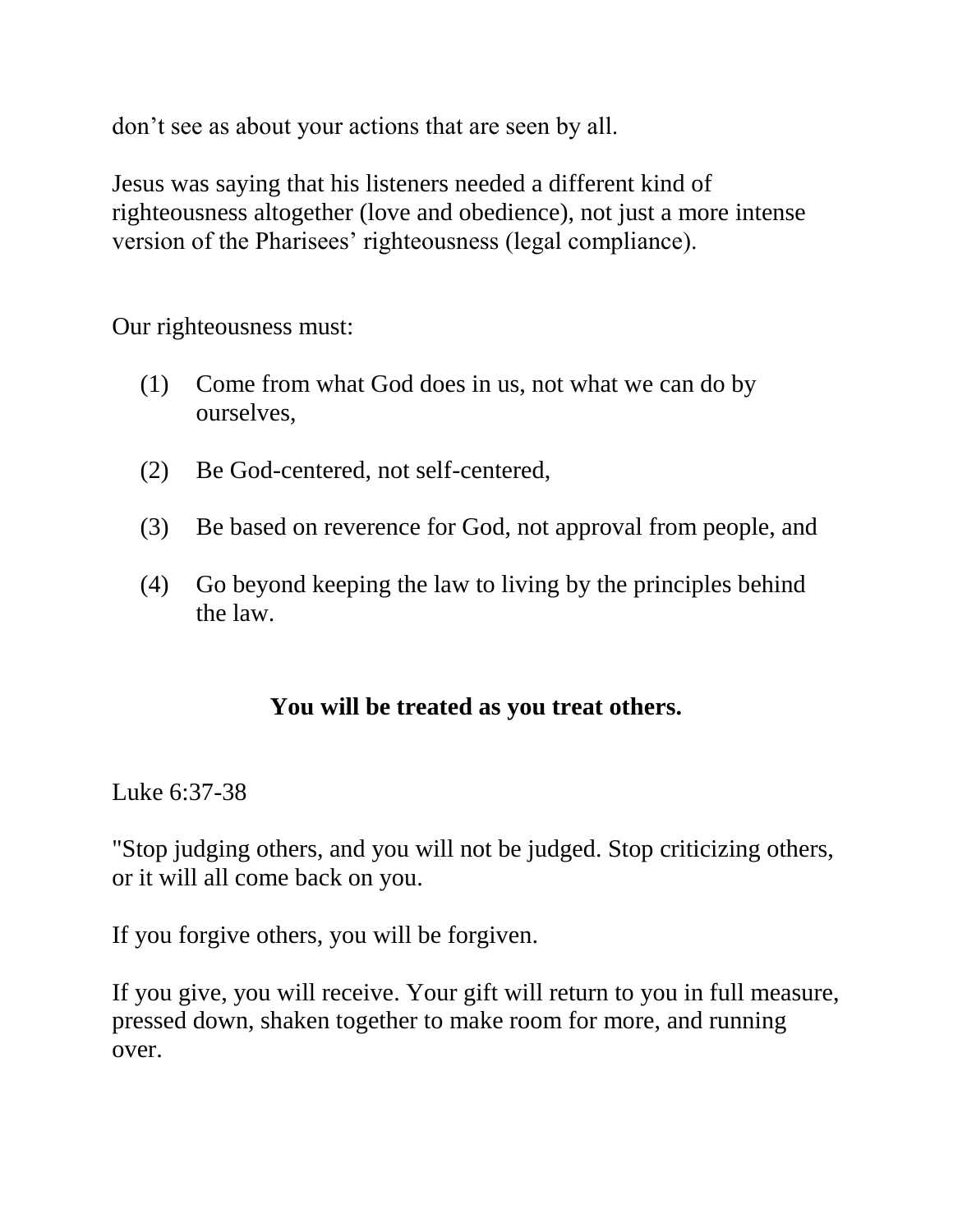Whatever measure you use in giving—large or small—it will be used to measure what is given back to you."

A forgiving spirit demonstrates that a person has received God's forgiveness.

Jesus uses the picture of measuring grain in a basket to ensure the full amount.

If we are critical rather than compassionate, we will also receive criticism.

If we treat others generously, graciously, and compassionately, however, these qualities will come back to us in full measure.

#### *We are to love others, not judge them.*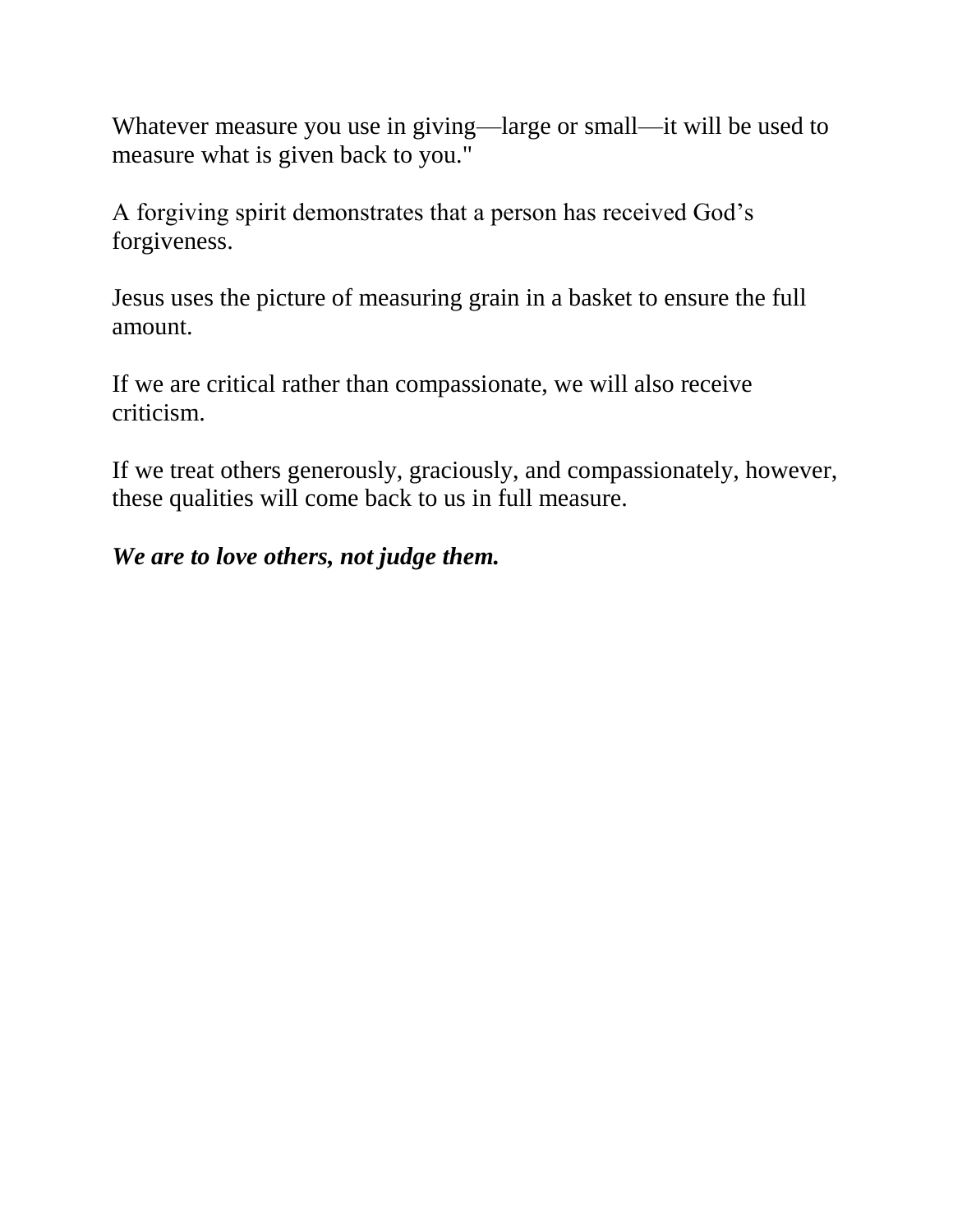## **Chapter 6**



### **Actions must be consistent with attitudes.**

# **Matthew 15:8-9**

'These people honor me with their lips, But their hearts are far away.

Their worship is a farce, for they replace God's commands with their own man-made teachings.' "

The prophet Isaiah also criticized hypocrites (Isaiah 29:13), and Jesus applied Isaiah's words to these religious leaders. When we claim to honor God while our hearts are far from him, our worship means nothing.

It is not enough to act religious. Our actions and our attitudes must be sincere. If they are not, Isaiah's words also describe us.

The Pharisees knew a lot about God, but they didn't know God. It is not enough to study about religion or even to study the Bible. We must respond to God himself.

#### **Actions demonstrate what we think about Jesus.**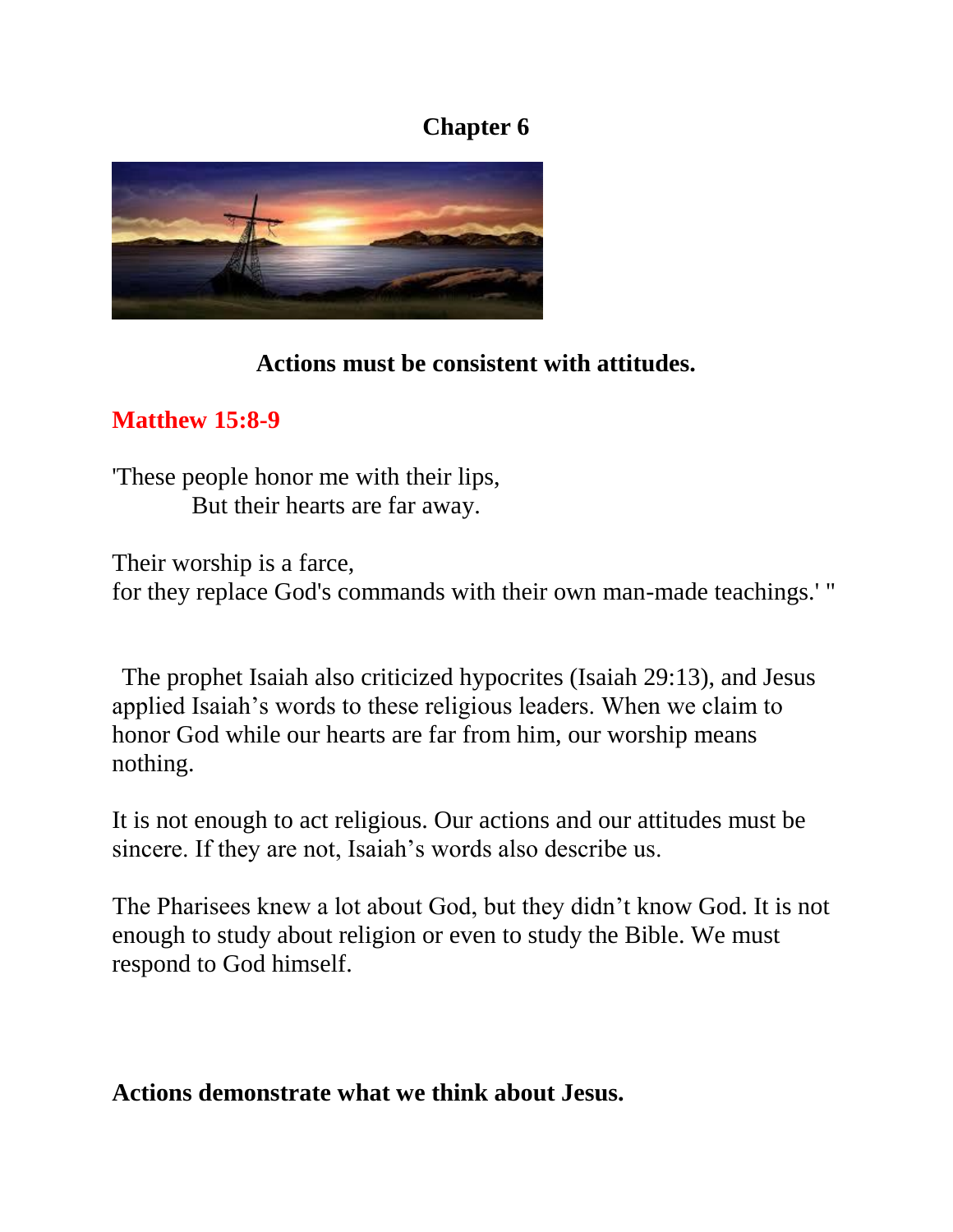### **Matthew 25:31-46**

"But when the Son of Man comes in his glory, and all the angels with him, then he will sit upon his glorious throne.

All the nations will be gathered in his presence, and he will separate them as a shepherd separates the sheep from the goats.

He will place the sheep at his right hand and the goats at his left.

Then the King will say to those on the right, 'Come, you who are blessed by my Father, inherit the Kingdom prepared for you from the foundation of the world.

For I was hungry, and you fed me. I was thirsty, and you gave me a drink. I was a stranger, and you invited me into your home.

I was naked, and you gave me clothing. I was sick, and you cared for me. I was in prison, and you visited me.'

"Then these righteous ones will reply, 'Lord, when did we ever see you hungry and feed you? Or thirsty and give you something to drink?

Or a stranger and show you hospitality? Or naked and give you clothing?

When did we ever see you sick or in prison, and visit you?' [40] And the King will tell them, 'I assure you, when you did it to one of the least of these my brothers and sisters, you were doing it to me!'

"Then the King will turn to those on the left and say, 'Away with you, you cursed ones, into the eternal fire prepared for the Devil and his demons!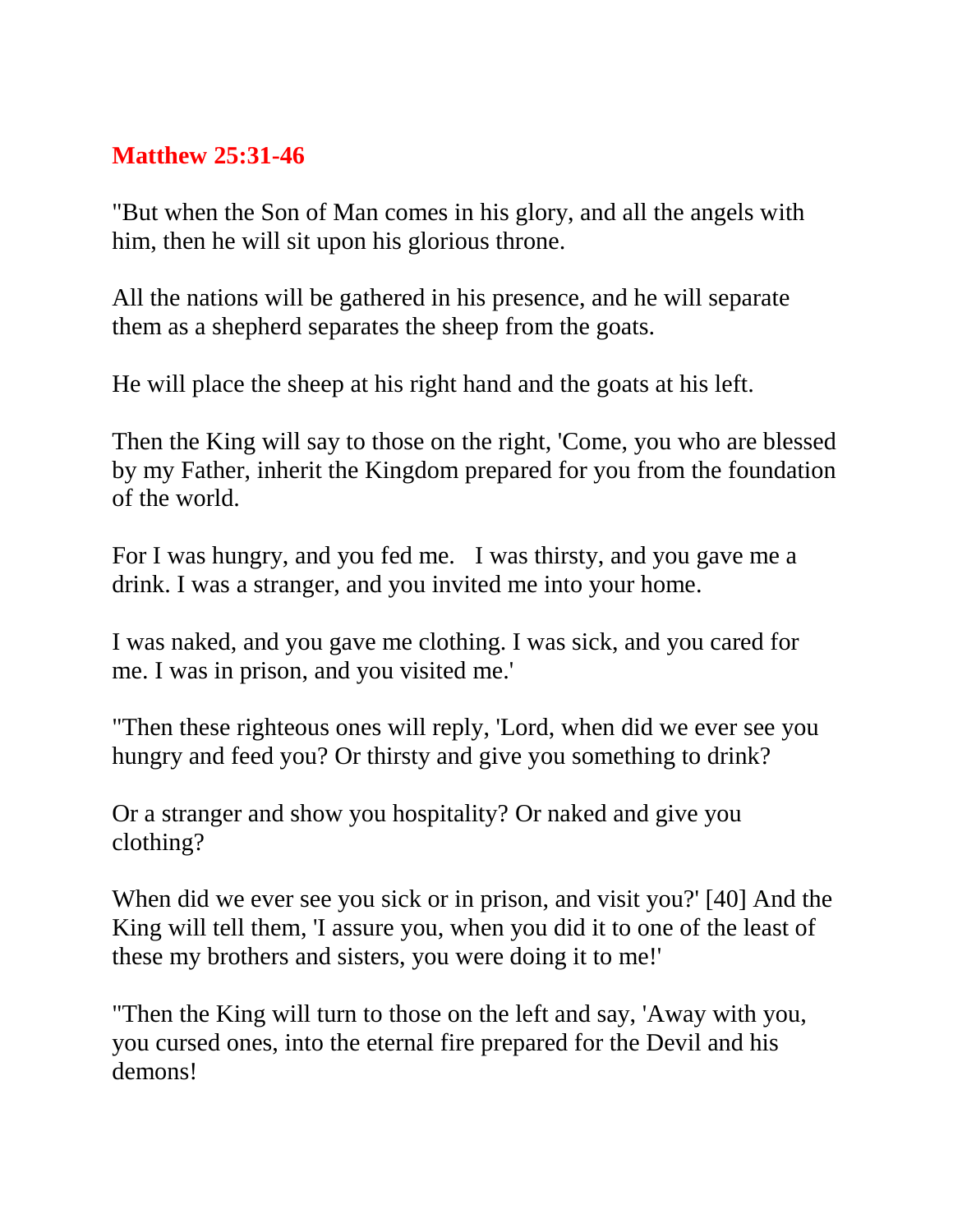For I was hungry, and you didn't feed me. I was thirsty, and you didn't give me anything to drink.

I was a stranger, and you didn't invite me into your home. I was naked, and you gave me no clothing. I was sick and in prison, and you didn't visit me.'

"Then they will reply, 'Lord, when did we ever see you hungry or thirsty or a stranger or naked or sick or in prison, and not help you?'

And he will answer, 'I assure you, when you refused to help the least of these my brothers and sisters, you were refusing to help me.'

And they will go away into eternal punishment, but the righteous will go into eternal life."

This parable describes acts of mercy we all can do every day. These acts do not depend on wealth, ability, or intelligence; they are simple acts freely given and freely received.

We have no excuse to neglect those who have deep needs, and we cannot hand over this responsibility to the church or government. Jesus demands our personal involvement in caring for others' needs (Isaiah 58:7).

There has been much discussion about the identity of the "brothers." Some have said they are the Jews; others say they are all Christians; still others say they are suffering people everywhere.

Such a debate is much like the lawyer's earlier question to Jesus, "Who is my neighbor?" (Luke 10:29).

The point of this parable is not the who, but the *what*—the importance of serving where service is needed.